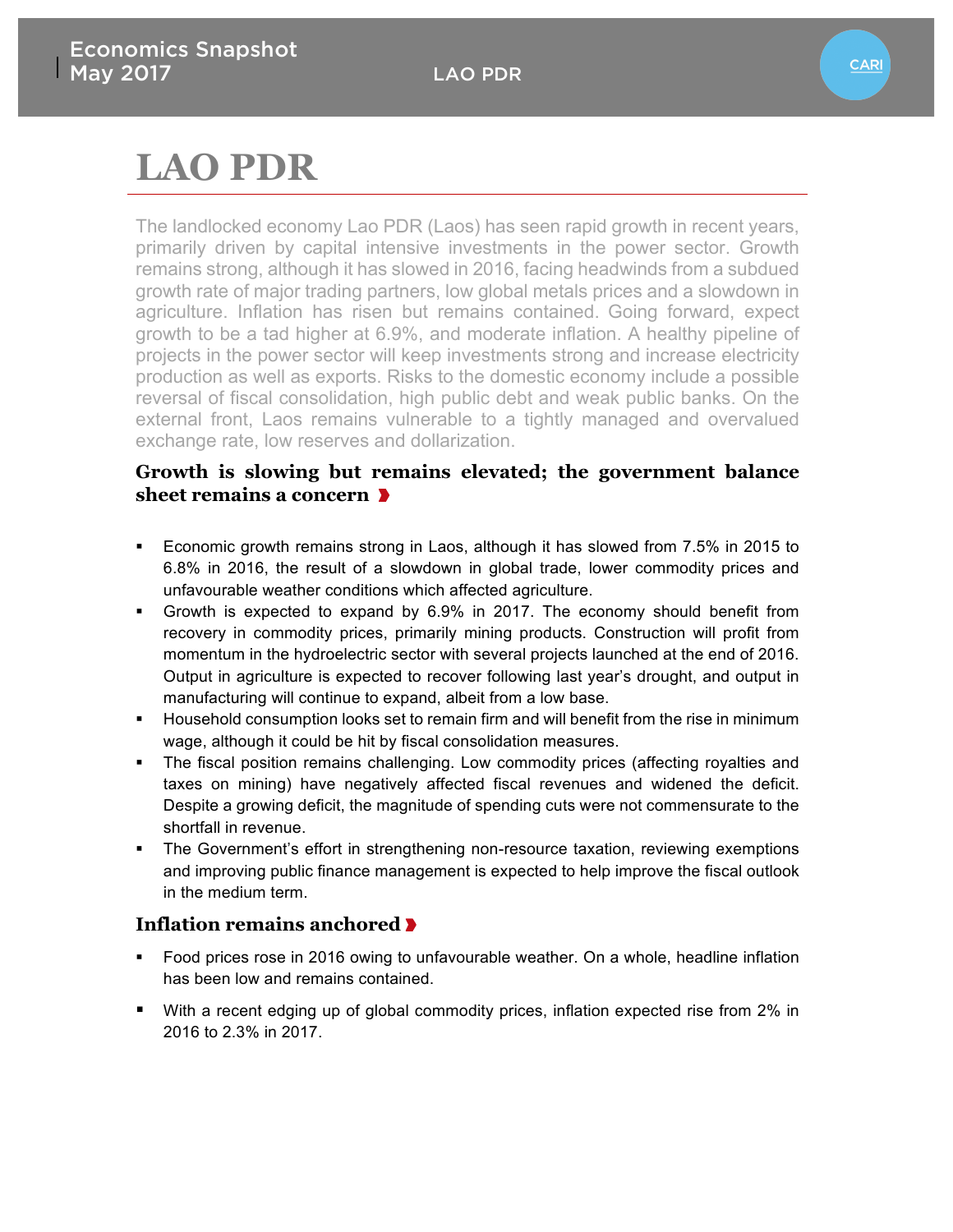### **CARI**

#### **Current account deficit remains sizeable**

- Exports have rebounded in 2016 as power exports (80% of the electricity produced in Laos is exported) continue to expand, offsetting the loss in revenue from depressed prices of copper and coal. At the same time, a pronounced increase in imports of capital goods was observed in 2016, owing to rising hydropower investment projects as well as railway projects commissioned in recent years.
- The current account deficit remained high at 18% of GDP in 2016 but has narrowed down from 20% of GDP in 2014.
- § Exports should benefit from electricity development projects and the recovery of economic activity in Thailand (the country's main trading partner) in 2017. The trade deficit will widen in 2017 as import of capital goods pick up further.

#### **Monetary Policy to target exchange rate stability**

- § Given the weak institutional capacity, underdeveloped financial system and the level of dollarization in Laos, standard monetary policy tools are ineffective. The central bank (BOL) therefore targets exchange rate stability of the local currency (the kip) against the US dollar as the primary means to control inflation<sup>1</sup>. Stability of the kip is also important for domestic confidence in the currency.
- § Credit growth recovered to around 25% in 2016, mostly in foreign currency lending, which has raised worries about re-dollarization.
- § Foreign reserves increased in 2016, but remain a thin buffer at around 1.9 months of imports, which is low by partner country standards. This constrains BOL's room to manoeuvre in response to external pressures. It is therefore imperative that Laos builds up its reserves to provide a buffer against shocks and for macroeconomic stability
- **•** The real effective exchange rate has appreciated (estimated at between 20% and 40%<sup>2</sup>). The continued real appreciation, in addition to the supply side constraints, reduces the competitiveness of exports.

#### **Risks and other issues**

- The economic growth of Laos is heavily reliant on natural resources. Hence there is a need for diversification to reach a more inclusive and sustained growth, particularly to achieve its goal of graduating from Least Developed Country (LDC) status by the 2020s.
- The country remains vulnerable to external shocks owing to twin deficits on fiscal and current accounts. The fiscal pressure and limited reserves buffer undermines the ability to mitigate adverse shocks. A failure to consolidate the fiscal position and bring down public debt could undermine confidence in the government's macro policy framework, raise public debt further and worsen the country's external position.

 $1$  The BOL targets exchange rate stability through a peg that keeps the value of the kip within a narrow trading band against the dollar, with a fluctuation permitted of plus or minus 5%  $^2$ <br><sup>2</sup> As per IMF Staff calculations, which could be attributed to the nominal appreciation of the kip with respect to major partner country

currencies (renminbi and baht)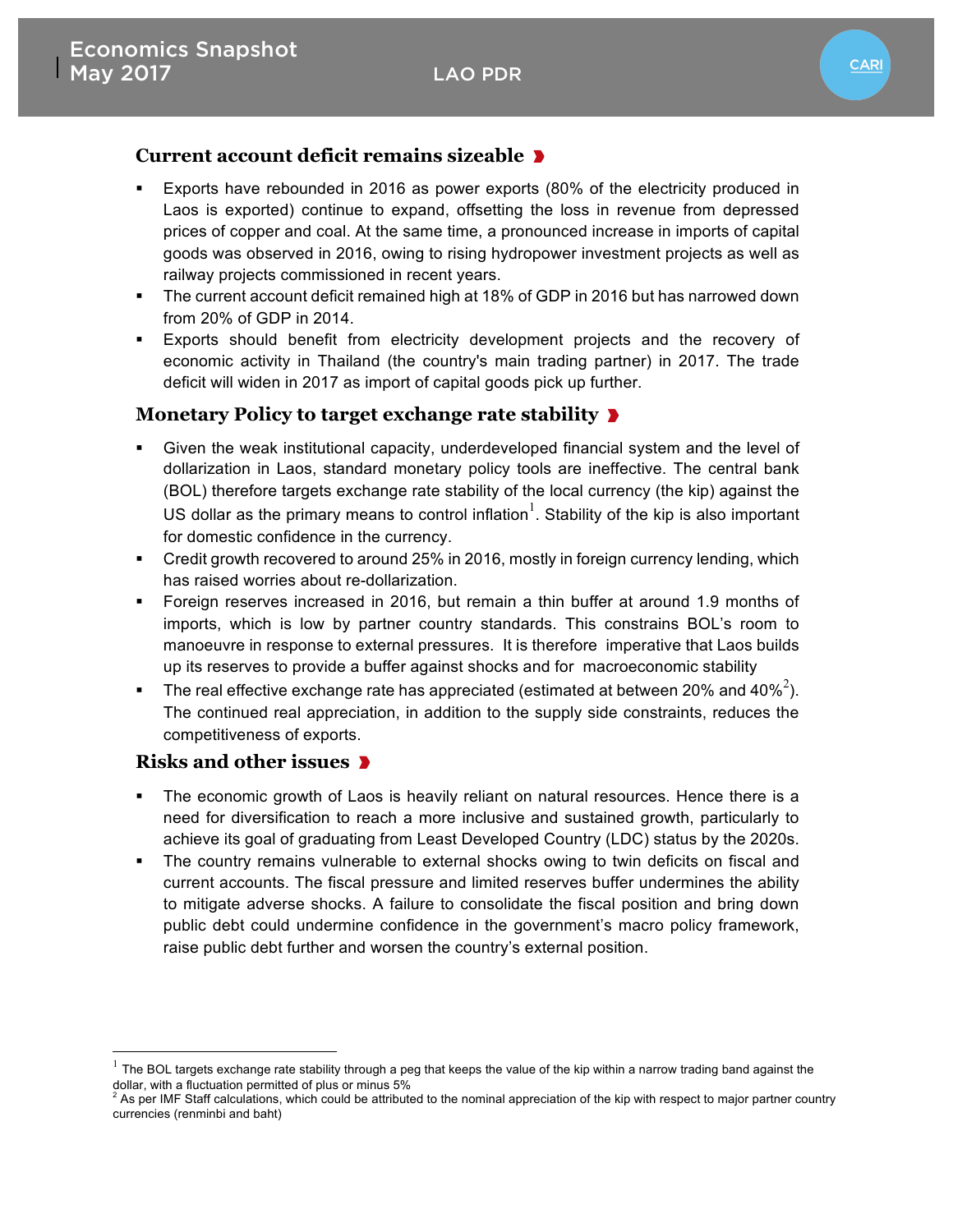

## **Economic activity has been moderating, yet remains robust. Growth in 2017 will get a boost from the**

**Inflation remains low and stable and projected to remain moderate** 



**natural resource revenues decline, hence the need for fiscal consolidation**



**Low levels of foreign reserves implies limited** 

**Fiscal position has been deteriorating over time as** 

**The external position remains vulnerable and needs strengthening**



#### **Figure 6: Reserves (USD mn)**

**buffers** 



**CARI** 

2016

Source: ADB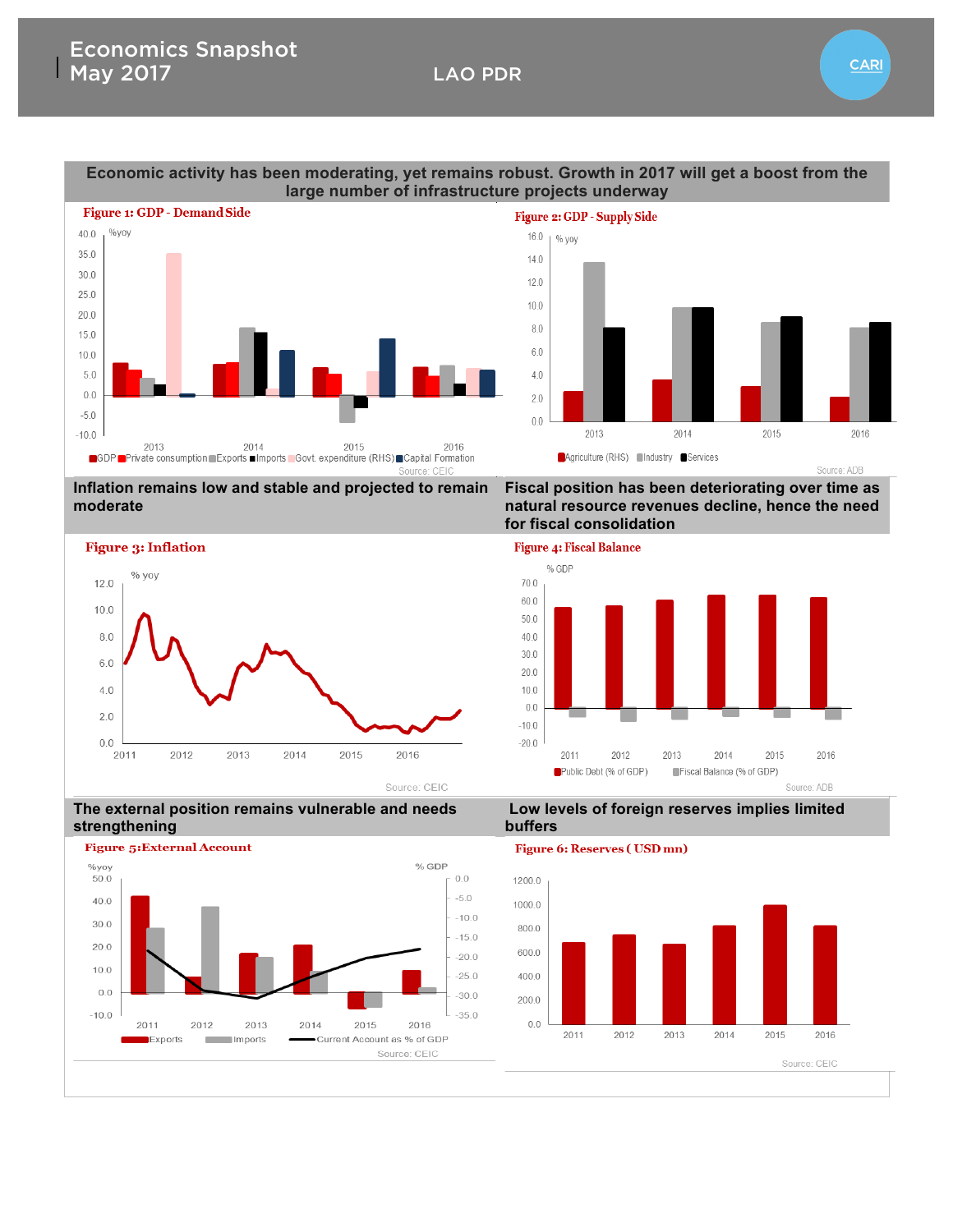| <b>Annual Data</b>                                     | 2016    |         |         |                          |                          |                          |
|--------------------------------------------------------|---------|---------|---------|--------------------------|--------------------------|--------------------------|
| Nominal GDP (USD bn)                                   | 13.8    |         |         |                          |                          |                          |
| GDP per capita (USD)                                   | 1,921   |         |         |                          |                          |                          |
| Population (mn)                                        | 7.2     |         |         |                          |                          |                          |
|                                                        |         |         |         |                          |                          |                          |
|                                                        | 2013    | 2014    | 2015    | 2016                     | 2017F                    | 2018F                    |
| Real GDP growth (%yoy)                                 | 8.0     | 8.0     | 7.5     | 6.8                      | 6.9                      | 7.0                      |
| Real consumption growth (%yoy)                         |         |         |         |                          |                          |                          |
| - Public consumption (%yoy)                            | 35.1    | 1.5     | 5.8     | 6.5                      | 5.3                      | 4.3                      |
| - Private consumption (%yoy)                           | 6.1     | 8.0     | $5.2$   | 4.5                      | 4.9                      | 4.6                      |
|                                                        |         |         |         |                          |                          |                          |
| Real gross fixed capital formation growth (%yoy)       | 0.2     | 11.0    | 14.0    | 6.0                      | 7.1                      | 7.8                      |
| Real export growth (%yoy)                              | 4.1     | 16.6    | $-6.5$  | 7.2                      | 7.1                      | 7.0                      |
| Real import growth (%yoy)                              | 2.8     | 15.8    | $-3.0$  | 3.0                      | 4.0                      | 4.0                      |
|                                                        |         |         |         |                          |                          |                          |
| Nominal export growth (%yoy)                           | 16.9    | 20.7    | $-6.4$  | 9.5                      | 6.7                      | $\overline{\phantom{0}}$ |
| Nominal import growth (%yoy)                           | 15.2    | 9.1     | $-6.0$  | 2.0                      | 13.3                     |                          |
| Trade balance (USD bn)                                 | $-3.3$  | $-3.3$  | $-3.0$  | $-4.0$                   | $-4.8$                   | $\overline{\phantom{0}}$ |
|                                                        |         |         |         |                          |                          |                          |
| Current account balance, (USD bn)                      | $-3.1$  | $-2.5$  | $-2.1$  | $-2.4$                   | $-2.9$                   |                          |
| - % of GDP (%)                                         | $-30.6$ | $-25.0$ | $-20.3$ | $-18.0$                  | $-19.0$                  |                          |
| Reserves, end of period (USD mn)                       | 662.0   | 816.0   | 987.0   | 814.0                    | $\overline{\phantom{a}}$ |                          |
| - foreign reserves to months of imports                | 0.9     | 1.2     | 1.5     | 1.9                      | $\Box$                   | $\overline{\phantom{a}}$ |
| - short term debt (% of total reserves)                | 15.6    | 11.3    | 12.0    | $\overline{\phantom{a}}$ | $\overline{\phantom{a}}$ | $\overline{\phantom{a}}$ |
| Fiscal balance (% GDP)                                 | $-3.2$  | $-1.7$  | $-0.5$  | $-5.6$                   | $-4.5$                   | $-2.9$                   |
| Public Debt (% of GDP)                                 | 60.1    | 63.0    | 63.0    | 61.7                     | 62.6                     | 63.6                     |
|                                                        |         |         |         |                          |                          |                          |
| Narrow money (M1) growth, average (%yoy)               | 5.4     | 6.3     | 4.2     |                          |                          |                          |
| Broad money (M2) growth, average (%yoy)                | 17.0    | 25.2    | 14.7    |                          |                          | $\overline{\phantom{a}}$ |
|                                                        |         |         |         |                          |                          |                          |
| Consumer Price Index (CPI), end of period (%yoy)       | 6.6     | 2.4     | 0.9     | 3.2                      | 2.3                      | 2.6                      |
| Consumer Price Index (CPI), average (%yoy)             | 6.4     | 4.1     | 1.3     | 2.0                      | 2.3                      | 2.7                      |
|                                                        |         |         |         |                          |                          |                          |
| Exchange rate vs. USD, average                         | 7860.1  | 8049.0  | 8148.0  | 8121.0                   |                          |                          |
|                                                        |         |         |         |                          |                          |                          |
| Policy rates, end of period (%)                        | 5.0     | 5.0     | 4.5     | 4.5                      |                          |                          |
|                                                        |         |         |         |                          |                          |                          |
| SOURCE: CEIC, World Bank, IMF estimates, CIMB Research |         |         |         |                          |                          |                          |